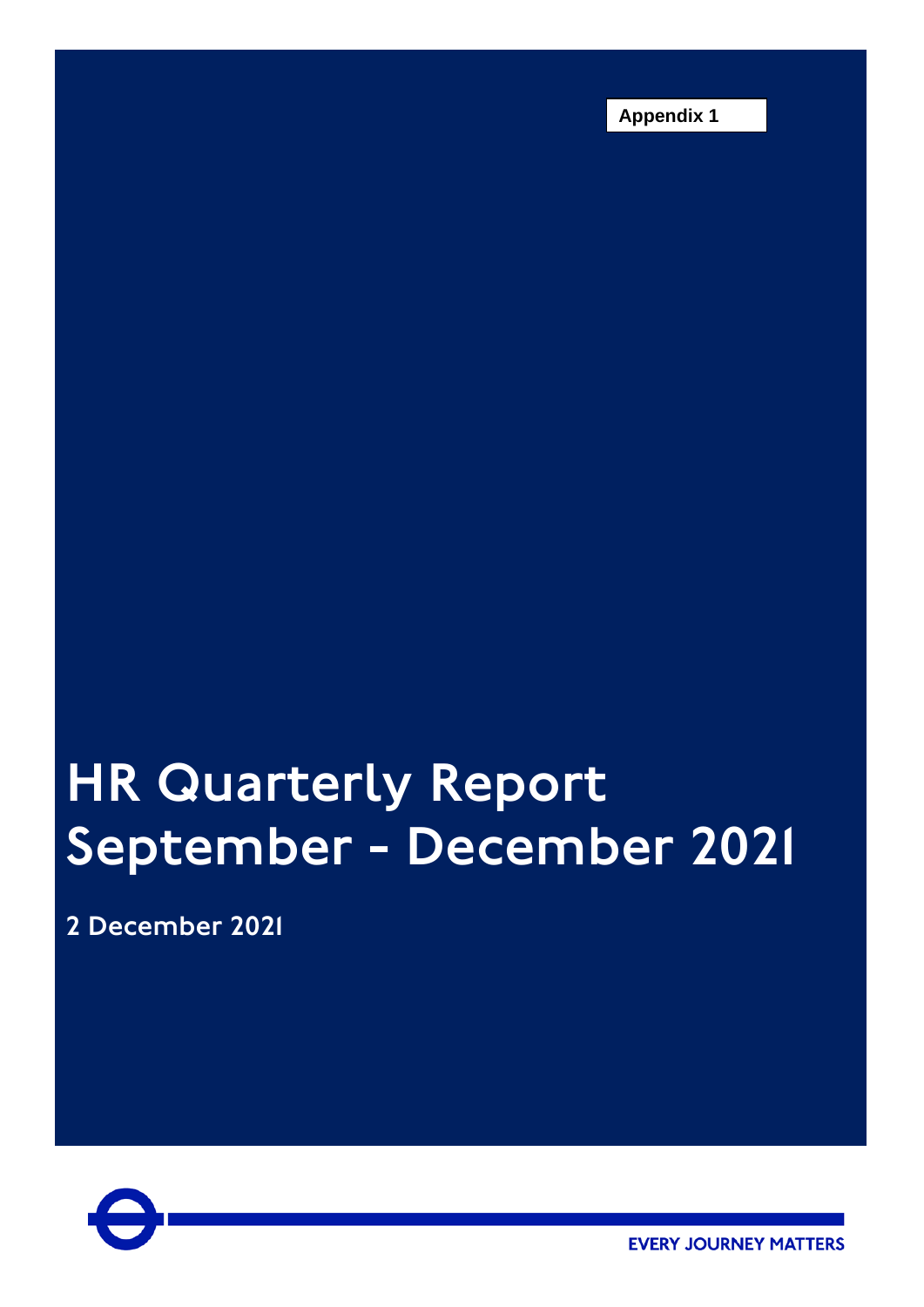# HR Quarterly Report September - December 2021

### **Introduction**

This Human Resources (HR) Quarterly Report provides an update on the activity that has taken place to support our colleagues from July -September 2021, to make Transport for London (TfL) a great place to work, for everyone.

The first section provides an update of our people performance against TfL scorecard measures.

The second section includes detail on our ongoing response to Covid-19, including our move toward office re-occupation and transition to a hybrid way of working.

The final section updates on activity delivered across the HR function aligning to 3 of our top People Priorities:

- 1. A More Inclusive and Diverse **Organisation**
- 2. An Engaged, Motivated and Healthy **Workforce**
- 3. The Right People, Skills and Capacity to Deliver the Business Plan

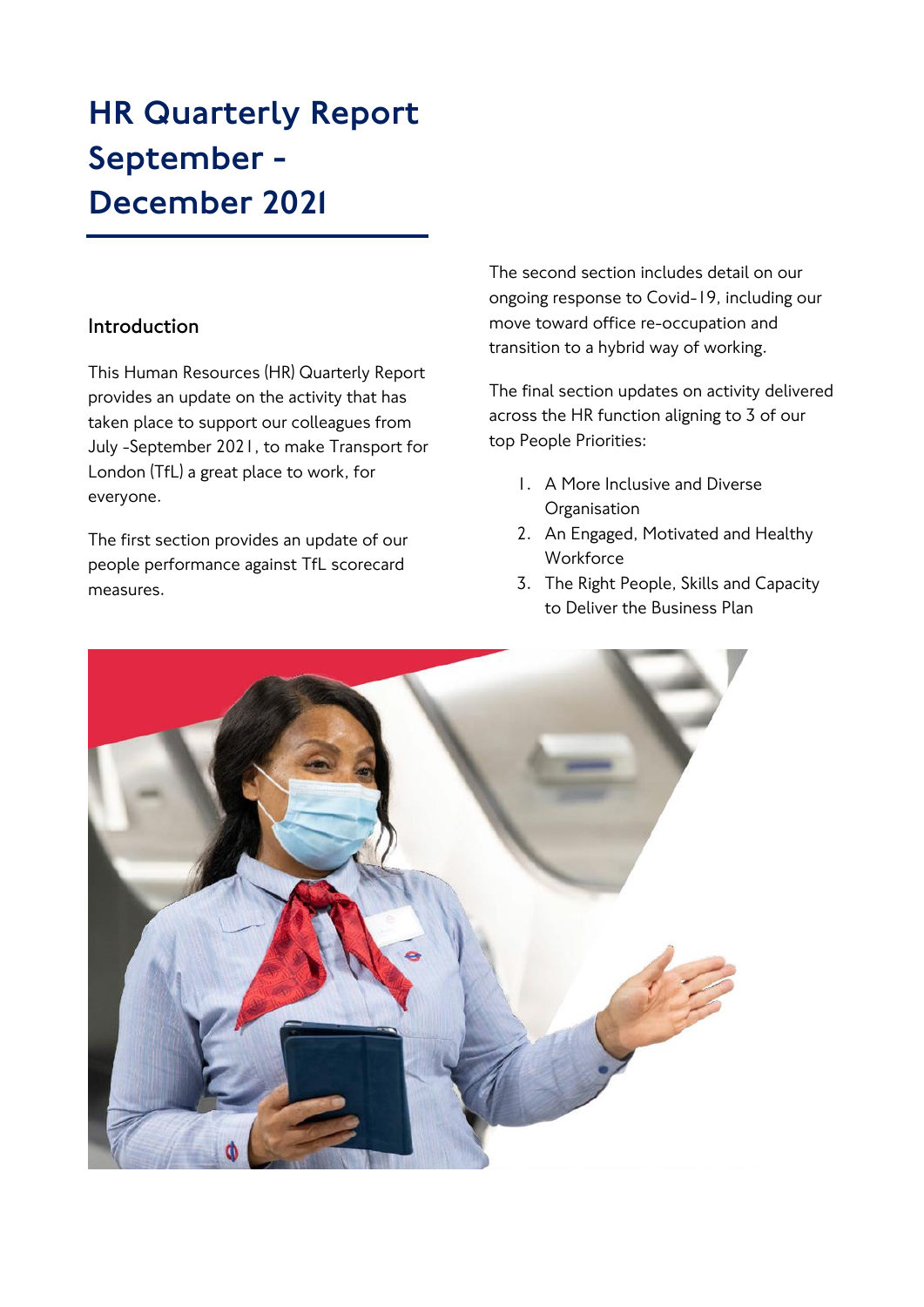# People Scorecard Measures and Performance 2021/22

### **Pan-TfL scorecard**

Our annual People scorecard measures are focused on improving engagement, embedding an inclusive culture, striving for equality across the organisation and monitoring the health and wellbeing of all our people.

Our People targets for 2021/22 are:

- Maintain the 2020/21 total engagement level at 62 per cent
- Achieve a two percent point increase in our people feeling involved, included and safe at work, up to 54 per cent
- Achieve a two percent point increase in the overall wellbeing of our people, up to 59 per cent

Now that the scorecard is in place, we will work to ensure we achieve the targets set out. HR are both driving initiatives centrally and supporting the business with people activity to help us achieve these targets. More detail on these initiatives is set out in the remainder of this report.

Our annual Viewpoint employee survey which will help us identify these scores ran from the 4 October to the 24 October. This year we received 14,983 responses, representing over

55 per cent of our employees. The responses will provide us with a clear idea of what it's like to work here, pinpointing what exactly needs to improve to make TfL a great place to work and for everyone to thrive.

The detailed analysis of the responses is still being worked through and a full update will be provided at the next TfL Board meeting on the 2 February 2022. An informal session for Board members to discuss the results ahead of the next Board is being scheduled for January 2022.



#### **Divisional scorecards update**

#### **Professional Services Scorecard Measures**

In addition to the Pan-TfL scorecard. divisional scorecards have now been established in London Underground, Surface Transport and Professional Services.

There are four key people milestones central to our people programme of work included on the 2021/22 Professional Services scorecard.

• **Action on Inclusion strategy**. Strategy to be published and prioritised programme of work to deliver strategy developed. To be completed by January 2022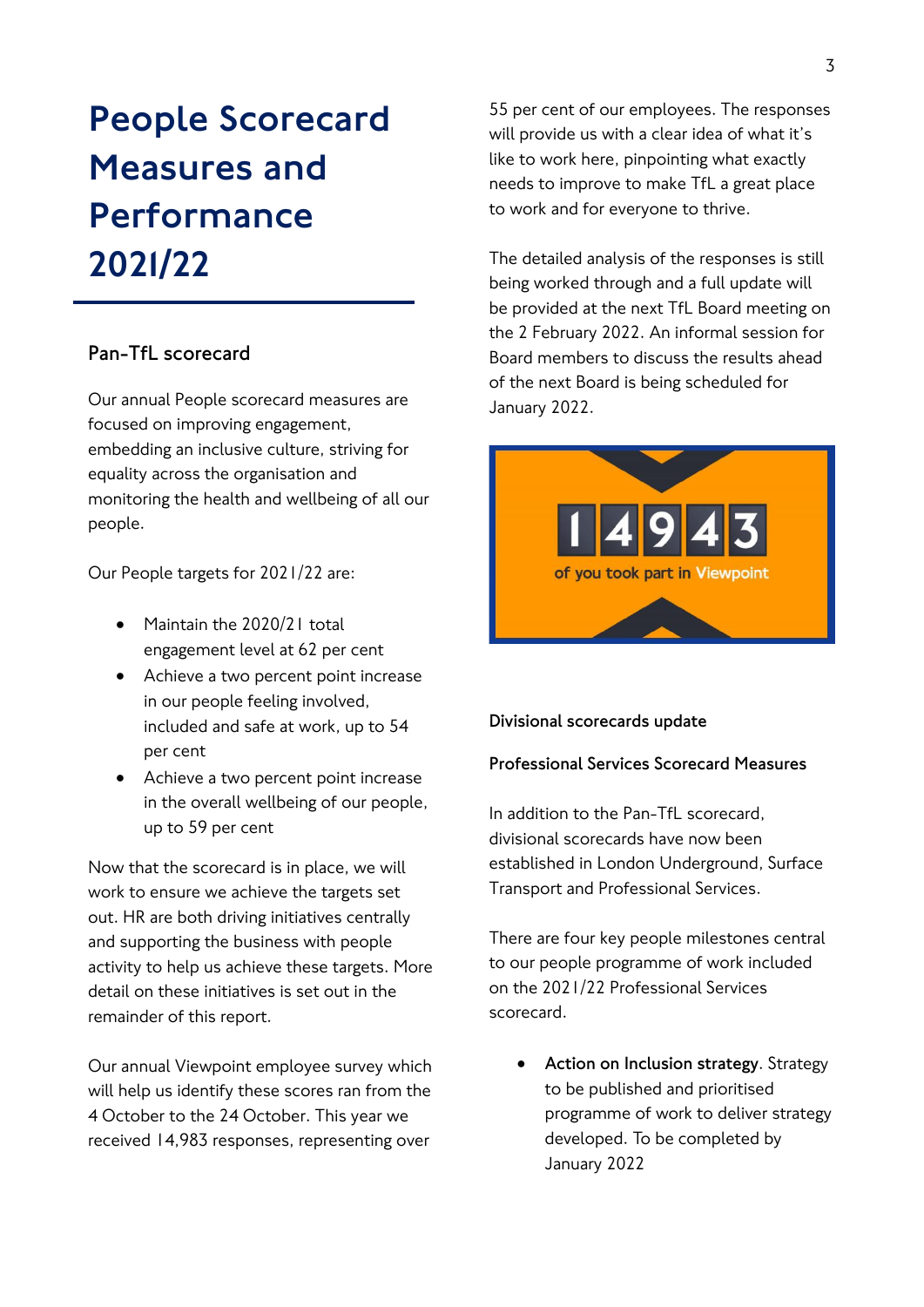- **Successful completion of the new ways of working transition phase**. Enable hybrid working implementation and inform estates strategy. To be completed by March 2022
- **Talent management enabled by SAP Success Factors (part of wider ERP project)** Talent modules in use across the organisation in time for end of year performance management conversations and to enable critical roles and succession plans to be added to the system. To be completed by February 2022.
- **Implement Vision & Values across our hire to retire processes, policies and procedures**. Develop implementation plan. To be completed by March 2022

These milestones have been identified as key pieces of work that will support the business to meet our emerging priorities through our people and continue to make our organisation a great place to work for everyone.



# Supporting colleagues through Covid-19 recovery

#### **Deaths in Service**

We continue to do everything we can to support the families and loved ones of the 103 colleagues who have tragically passed away from Coronavirus. Our Employee Assistance Programme is available to all employees and their dependents and provides support, guidance and information on a range of topics, including bereavement. This includes access to support from a qualified counsellor, bereavement counselling services and access to Cruse, a dedicated bereavement support charity. Bereavement support is also extended to families of the deceased via our Sarah Hope Line.



**Returning to the Office**

Government guidance on social distancing and working-from-home has changed and we are continuing our transition to hybrid working. From the 15 November, all colleagues who have been working from home are expected to spend more time working in our head offices.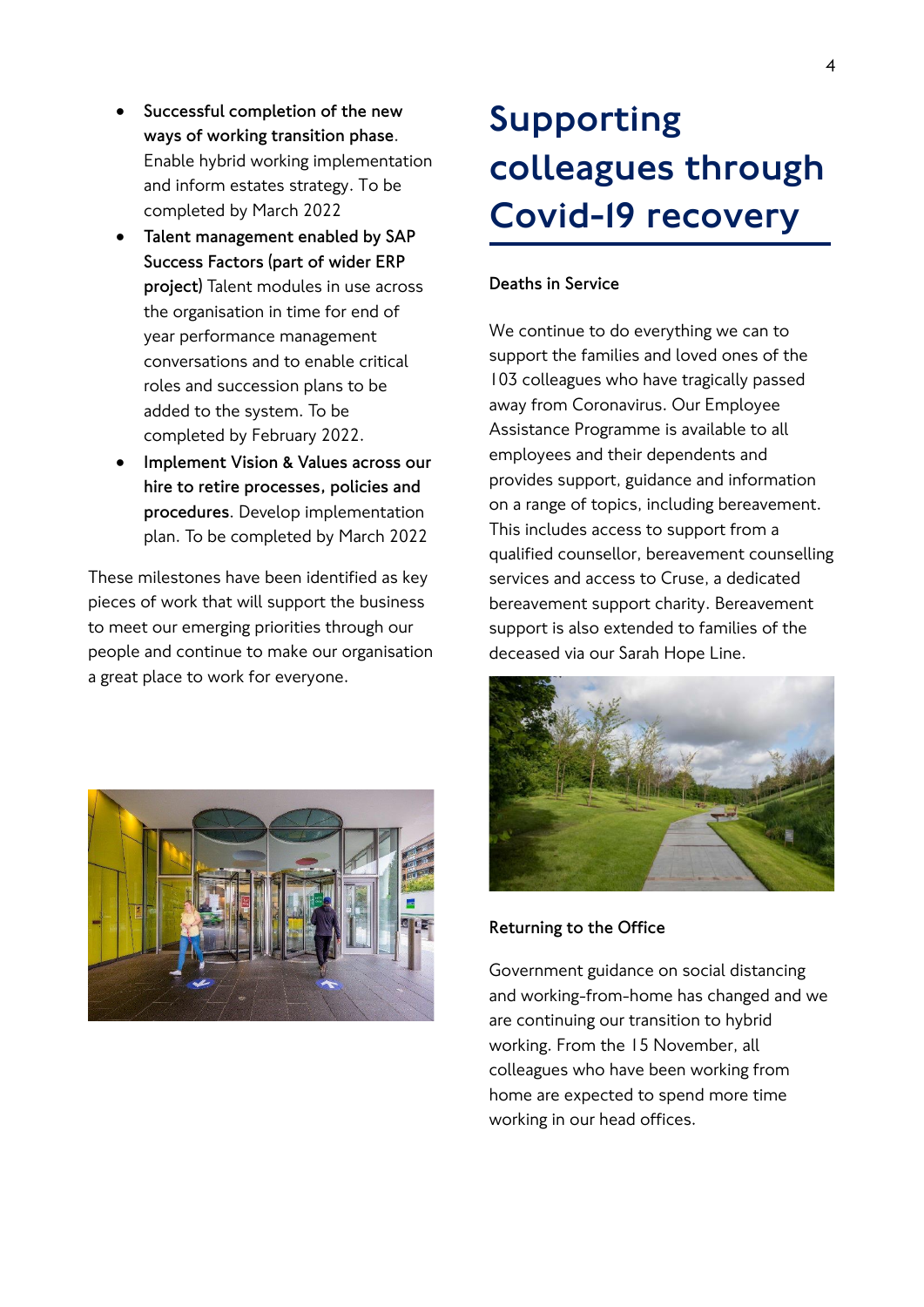A lot has changed in our head office buildings - new meeting room equipment including booking panels, new technology, we do have fewer desks space, but new collaboration spaces have been installed, and we're adopting a new hybrid way of working to enable five Cs; Cohesion, collaboration, culture and bringing back confidence and care.

Our three head offices are now COVID-aware environments so that we can continue to protect one another. Our colleagues are asked to continue practising good hand hygiene, wear a face covering while moving around the buildings and in lifts (exemptions apply), sanitise desk surfaces and equipment before and after use, do regular lateral flow tests and stay home if feeling unwell with a cough, cold or flu.



The transition phase started on 17 August and will run to March 2022 which will allow the programme to test, trial, adapt and evolve our approach driven by evidence and insights. We've conducted a Risk Assessment (and an Equality Impact Assessment) which continue to inform our programme deliverables to support people to adopt the new ways of working.

# A More Inclusive and Diverse **Organisation**

#### **Listening and Reflection Sessions**

Last year hundreds of our colleagues attended 'Inspire a Fairer Future' listening sessions which were set up following the death of George Floyd. These sessions gave an opportunity to hear people's concerns first hand, take these on board and become a more inclusive organisation as a result.

However, it is only by keeping the conversation going can we ensure that we learn from past experiences and become more inclusive as an organisation.

In September and October, to align with National Inclusion week, we hosted more of these sessions and opened them up to hear about all experiences and challenges our colleagues have faced on equality within TfL, whether that's because they're Black, Asian or minority ethnic, a carer, LGBT+, disabled, a woman, follow a particular faith, are affected by mental health – or anything else that has left them feeling excluded or under-valued.

#### **Black History Month**

In October we celebrated Black History Month and the contribution of black individuals and communities. Our Raising Awareness of Culture and Ethnicity Staff Network Group (RACE SNG) held events throughout the month including focus groups to discuss TfL's anti-racism leadership charter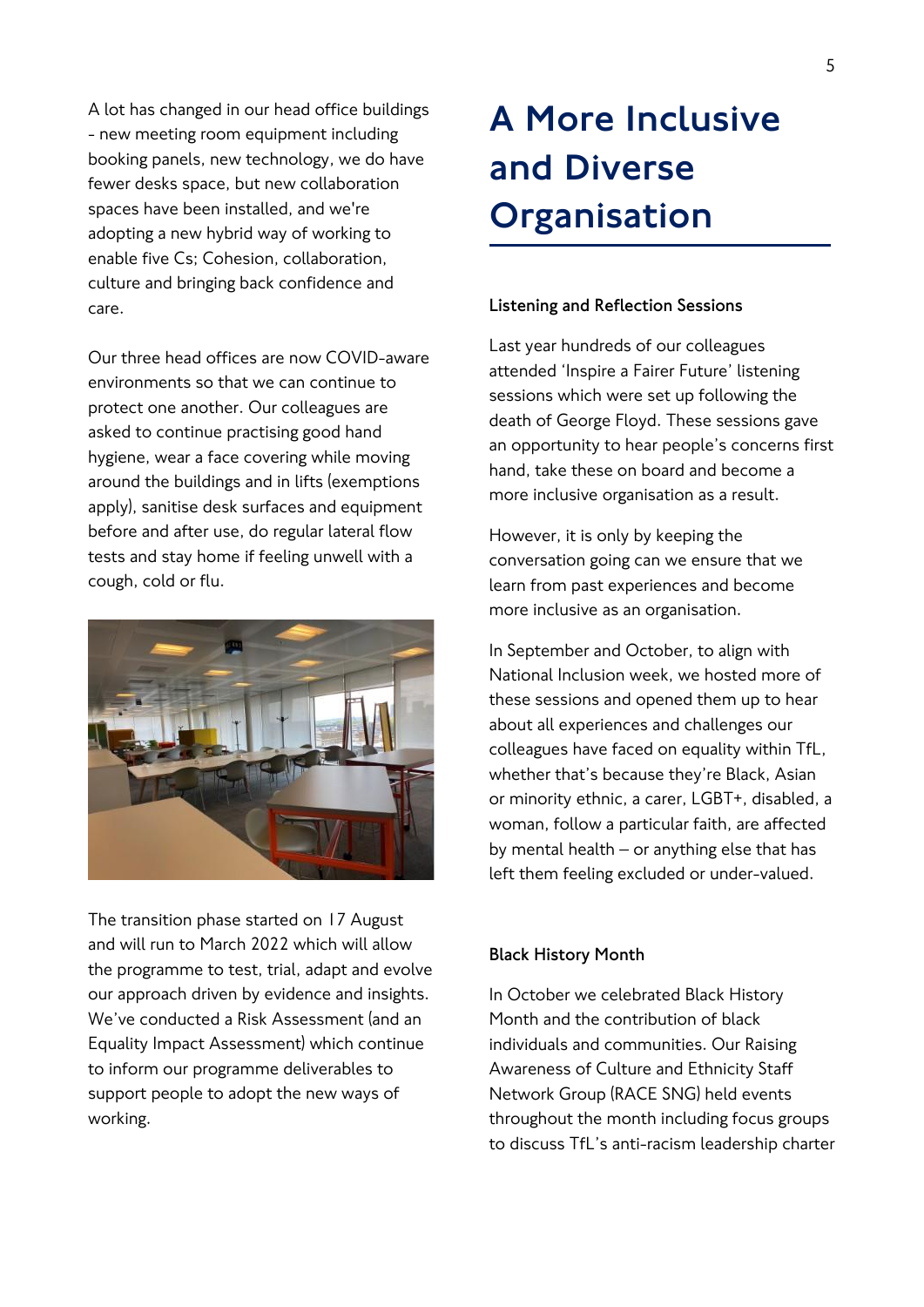and how this will be embedded within the organisation.



We also created a Black History Tube Map, renaming our famous stations after black icons from the present day, all the way back to Tudor Britain, raising awareness of the impact of black people upon British culture.

#### **Celebrating Diwali**

On the 12 November, we held a virtual Diwali celebration for our colleagues, hosted by our RACE SNG and our Hindu & Jain Society. The event focused and discussed the impact that Coronavirus has had on a celebration which focuses on family and people coming together to celebrate.

#### **Transgender Awareness Week**

In November we celebrated Transgender Awareness Week 2021 to raise the visibility of our transgender, non-binary and gender diverse colleagues and address the issues the Trans community faces. All colleagues have the right to be their authentic selves at work and this is at the heart of our Vision and Values.

## Hear my name

Earlier this year we worked with the Outbound Staff Network Group and its members to revise our guidance for line manager support for our trans and non-binary colleagues. Some changes have been made which include, adding a voice signature with pronouns and including pronouns on emails too. We are also simplifying the "Change of name and identity form." Colleagues will no longer need to provide proof of identity for this. Dialogue is also underway with our uniform suppliers to remove gendering of clothes and the order process, additionally we are discussing enabling pronouns to be added with our name badge supplier.

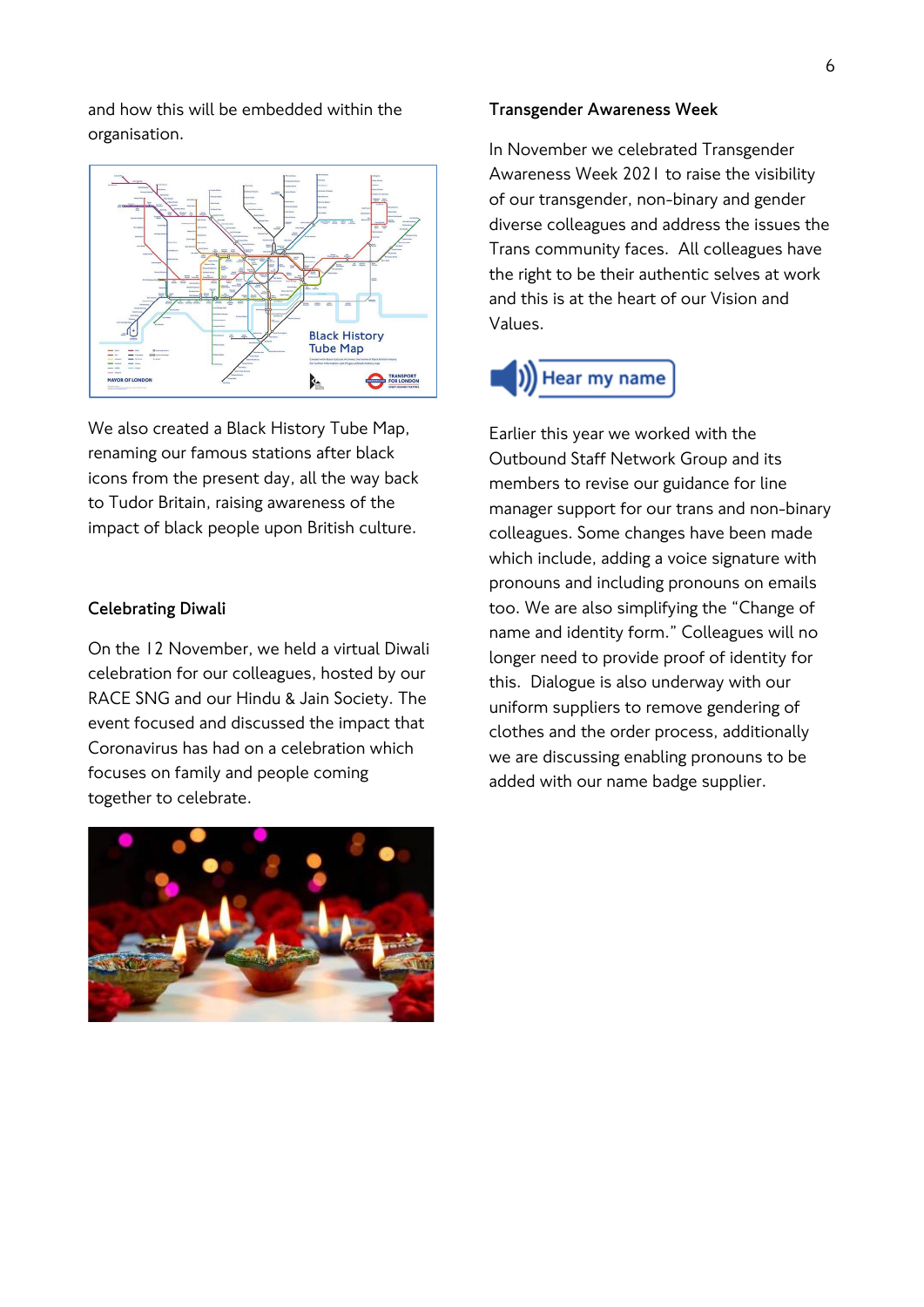# An Engaged, Motivated and Healthy Workforce

### **Performance Management Changes and myJourney**

Our new [Colleague Roadmap,](https://transportforlondon.sharepoint.com/sites/our-vision-and-values/SitePages/Colleague-Roadmap.aspx) part of our Vision and Values, sets out our commitment to be a great place to work for everyone to thrive. That means building an inclusive workplace, where everyone feels safe, valued and able to improve and develop, whatever your role and wherever you are in your career.

Following on from a trial involving 12 teams of early adopters, we have now launched [myJourney](https://transportforlondon.sharepoint.com/sites/myjourney-portal) our new platform for career conversations, development, feedback and our updated performance ratings.

This new platform will allow our colleagues to:

- Record objectives and update progress against them throughout the year.
- Request feedback from colleagues across the organisation on your progress at any time.
- Provide feedback to colleagues, highlighting strengths and potential areas for further development
- Capture regular conversations between you and your direct reports
- Carry out performance and readiness reviews.

This new platform will also enable line managers to have readiness conversations, signposting to the steps needed for colleagues to take the next step in their career.

These readiness conversations will in turn feed into succession plans for critical roles across the organisation. This has already been trialled in our Tech and Data team, using information entered on myJourney.

### **Well@TfL**

The purpose of the Well@TfL project is to develop an evidence based model for assessing – and then addressing – workplace health and wellbeing that can be implemented in all parts of the organisation.

At the end of September, we ran a successful pilot scheme at Acton depot, aimed at giving colleagues the opportunity to have an onsite health check that measured cholesterol, blood glucose and body composition, as well as exploring lifestyle issues such as diet and exercise. Each participant received bespoke advice and a report on their health from the Health and Wellbeing Physiologist. In addition, everyone seen was offered one or more follow-up appointments (as required) to help track their improvements.

As part of the pilot  $-$  in which colleagues working night shifts were deliberately included – over 100 employees were each given a 30-minute health check. Nearly one in three was referred to their GP as a result, which immediately confirmed the potential value of rolling-out the project further. The next step will be to mobilise the health checks, by launching the Well@TfL Health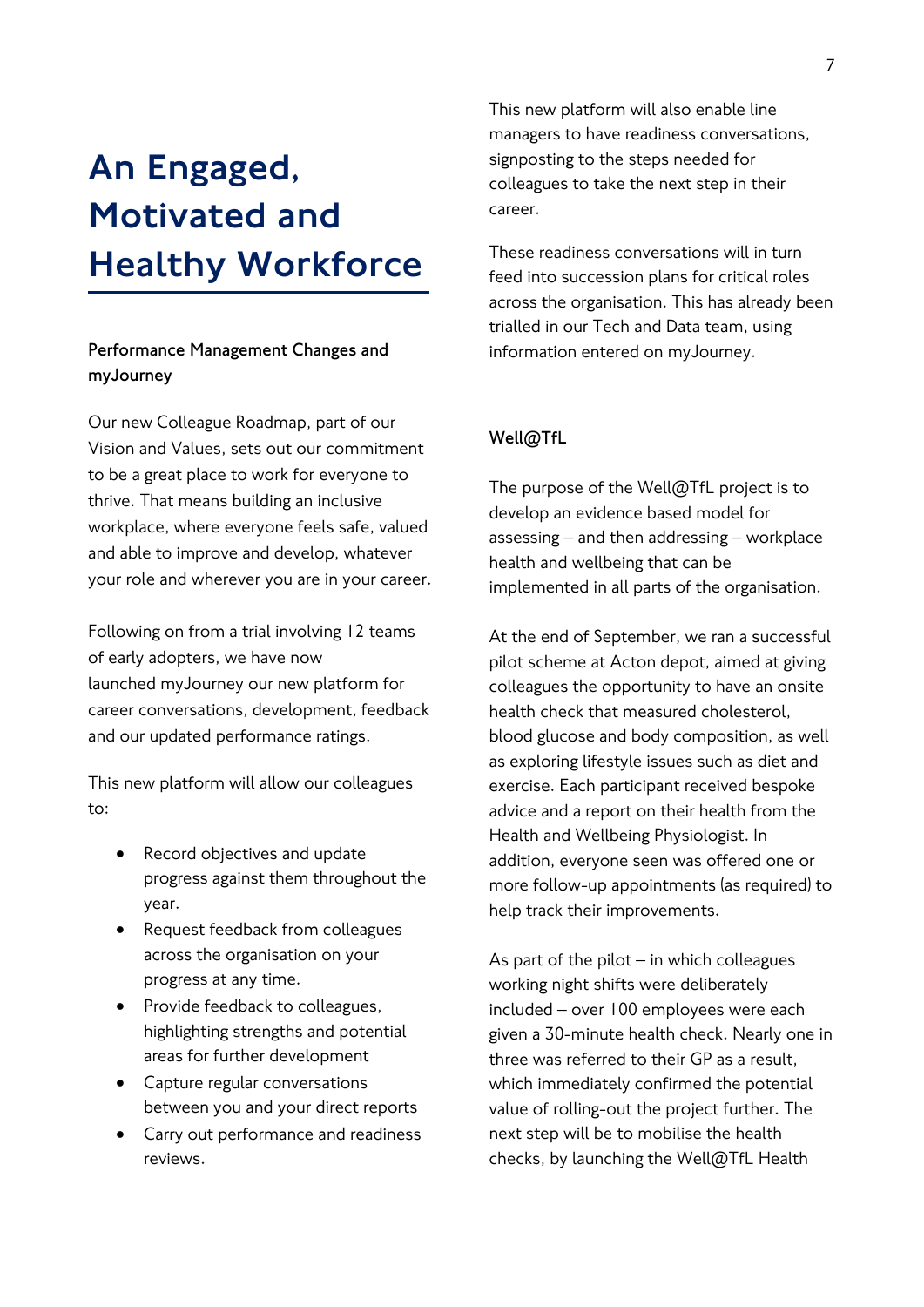8

Bus, which will visit sites around the organisation. It is envisaged that, in due course, the Health bus might also be used to conduct Occupational Health medical assessments on site, which in some instances might be a more practical way of conducting this work.

### **You Matter Awards**

The You Matter awards held in Surface returned in September 2021 to celebrate the hard work and contributions of people and teams across all parts of Surface. These awards highlighting our successes and achievements to keep London moving, working and growing and make life in our city better.

These awards are important as all those shortlisted are nominated by their fellow colleagues and the winners are voted on by their fellow colleagues.



There were individual awards in five different categories;

- Keeping our network safe, secure and reliable.
- Diversity & Inclusion
- Green Future
- Restart & Recovery

**Wellbeing** 

There were also team awards and special awards for lifetime achievement and lifesaving.

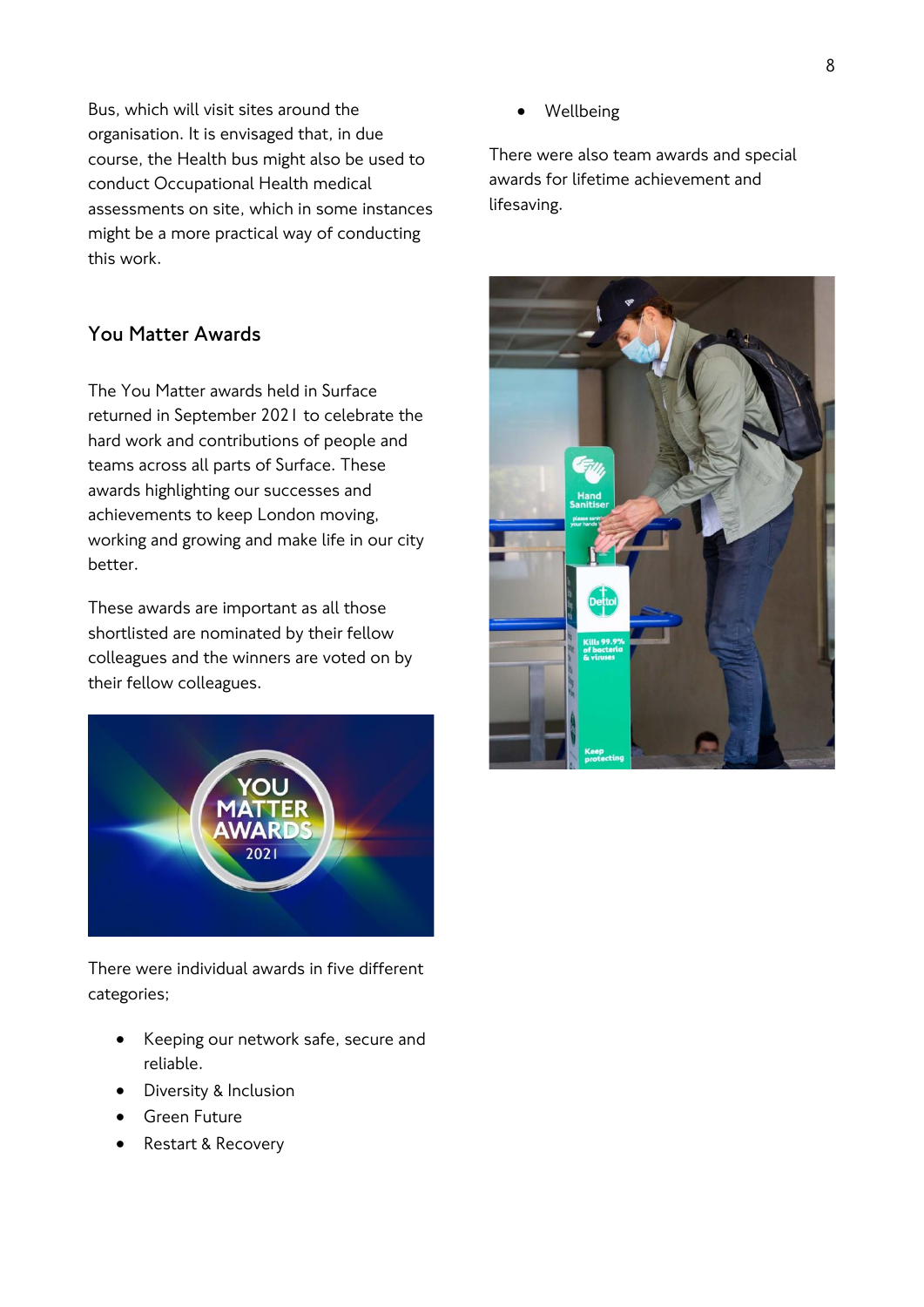# The Right People, Skills and Capacity to Deliver the Business Plan

#### **Graduate and Apprentice Recruitment**

A further 58 apprentices have been offered positions and are due to start on 17 January 2022 across London Underground, Engineering, Tech and Data, MPD, City Planning, Surface and RfLI.

Virtual events were held for those interested in applying to hear from current apprentices and take part in Q&A sessions with more than 300 people attending in total.



### **Reaccreditation of our Engineering Graduate Schemes**

We have completed our reaccreditation of our Engineering Graduate Schemes with the Institution of Engineering and Technology and the Institution of Mechanical Engineers.

Reaccreditation is required every three years and our scheme was highly commended and described by the assessors as being superb.

The investment in the support infrastructure such as our mentors, enabling our developing engineers to be successful in achieving chartership, was specifically recognised. This is a significant achievement as a result of a collaborative effort by Business Leaders, Mentors, HR and of course the developing engineers themselves.

#### **Our new Mentoring Hub**

A mentor is someone who can support their mentee through reflection and encouragement, building their confidence and understanding of the organisation which can help develop their skills and advance their careers. With approximately 28,000 employees, five generations and an average service length of 14 years we certainly have a huge amount of experience and expertise we can share with each other.

On 27 October, we launched our new Mentoring Hub site as part of National Mentoring Day on the 27 October. The Mentoring Hub has lots of refreshed resources and guidance to help our colleagues make the most from the mentoring opportunities available.

We have also piloted a mentoring initiative in the Chief Finance Office linking mentoring opportunities to development needs identified on our new MyJourney platform. This will pair mentors with mentees and if successful this will be rolled out across the organisation in early 2022.